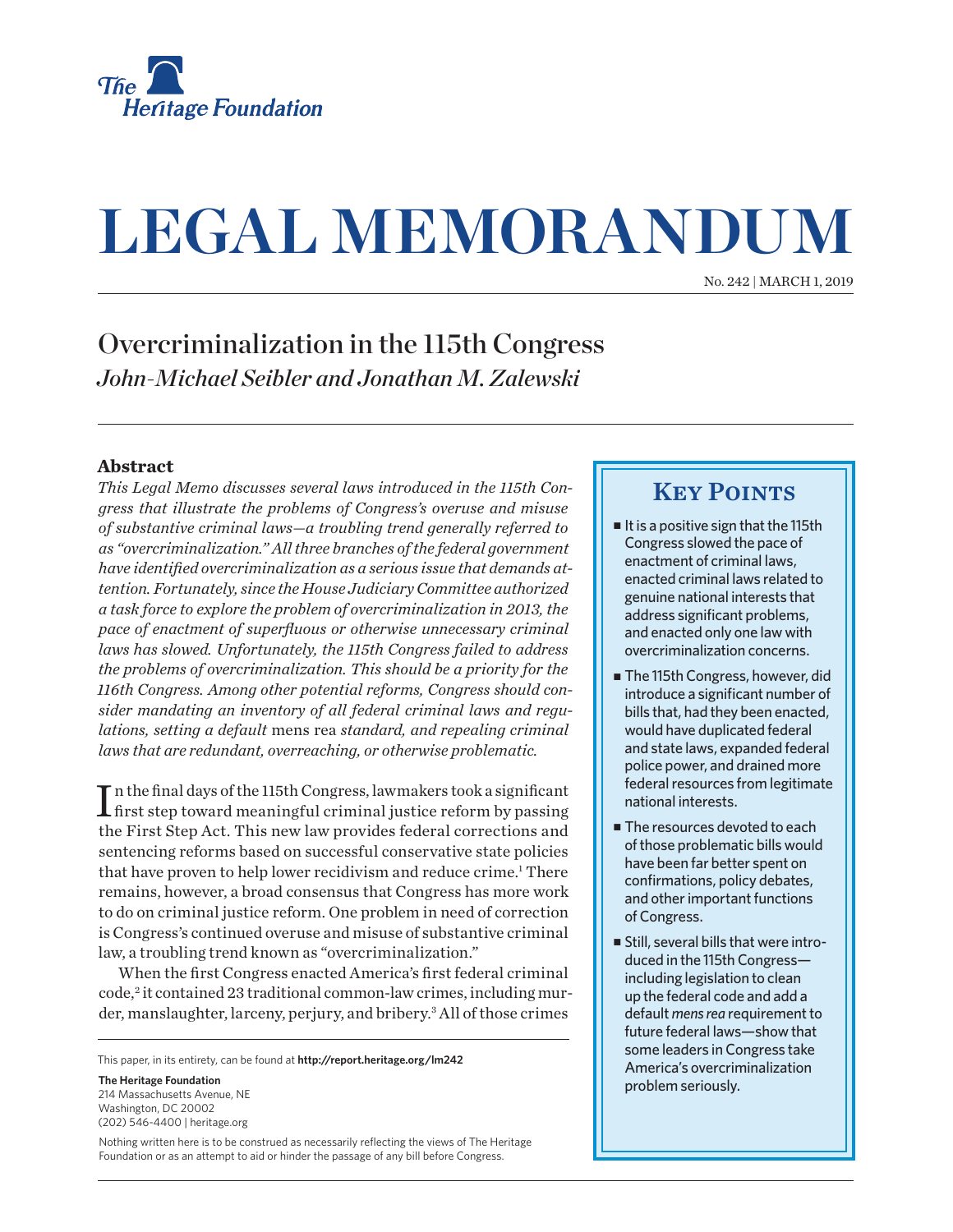were, and still are, universally understood to be inherently morally wrongful acts.<sup>4</sup> Since then, however, Congress has enacted more than 4,500 criminal laws—more than half of them since 1970. Experts estimate that federal agencies have promulgated another *300,000 or more* regulatory crimes.5

This trend is particularly troublesome because the substance of many of these modern offenses is markedly different from that of the Founders' original list of crimes. Many offenses on the books today do not relate to conduct that the average person would identify as inherently morally blameworthy.<sup>6</sup> Instead, many so-called public welfare offenses concern technical issues and are written in a blend of legal and scientific jargon.<sup>7</sup>

Those circumstances mark a dangerous departure from the constitutional requirement that Congress must enact criminal laws using language that people of average intelligence—not just highly trained experts—can readily understand.8 It is true that "ignorance of the law is no excuse."<sup>9</sup> But too often, it is a reality.10

This problem is exacerbated by the lack of a strong *mens rea* (Latin for "guilty mind") requirement in many modern federal criminal laws and regulations. Traditional tenets of criminal law provide that only individuals who intentionally committed a crime should be criminally punished because "intentional wrongdoing is more morally culpable than accidental wrongdoing."11 Today, however, we have many strictliability crimes that require no proof that a defendant acted with a guilty mind.12 And even when *mens rea* requirements do appear in federal criminal offenses, they are often so weak that they fail to "protect defendants from punishment for 'making honest mistakes.'"13

For example, many criminal statutes require a defendant to have merely acted "knowingly"—that is, to have been conscious when he acted—which is not an exceptionally difficult standard for the government to prove.<sup>14</sup> Worse, other criminal statutes borrow standards from the realm of civil liability—cases involving car crashes, industrial mishaps, and other accidents—such as negligence and recklessness.15 In such cases, everyday citizens can be held liable for violating criminal laws regardless of whether they knew that their action was wrongful.

Finally, Congress often considers legislation purporting to address matters traditionally believed to belong under the purview of the states. This specific

trend, called overfederalization, expands the power of the federal government at the expense of the states. Congress's intervention into local criminal matters, like arson, assault, and animal cruelty, needlessly drains scarce federal resources from national interests such as illegal immigration, foreign cyberattacks, international human and drug trafficking, and financial crimes.16 In turn, federal criminal cases that belong in state court needlessly tax the federal judiciary's resources.17

Ultimately, even earnestly law-abiding citizens can and, in rare and unfortunate cases, do unwittingly find themselves in serious trouble with the federal government for relatively minor mistakes and misdeeds.18 Fortunately, some policymakers are aware of the problem. Conservative leaders on Capitol Hill, including former House Judiciary Committee Chairman Bob Goodlatte (R–VA) 19 and former Senate Finance Committee Chairman Orrin Hatch (R-UT),<sup>20</sup> both of whom retired after the 115th Congress, had long strived to address overcriminalization. Several U.S. Supreme Court Justices have expressed concern about the problem.21 And former Attorney General Jeff Sessions conveyed awareness of the issue during his confirmation hearing.<sup>22</sup>

Unfortunately, awareness has not translated into action. The 115th Congress, like its predecessors, failed to reverse the course of overcriminalization. Although there were certainly some positive legislative developments in the House and Senate, overcriminalization remains a major problem in need of a remedy—and should be a priority for the 116th Congress.

## **The 115th Congress and Overcriminalization**

**Slowing the Pace of Overcriminalizaton.** From 2000 to 2007, Congress enacted 450 additional federal criminal laws, a pace of approximately *one new crime per week*. 23 In recent years, however, Congress has slowed the pace of overcriminalization, enacting fewer criminal laws than it has in the past.<sup>24</sup> Members of the 109th Congress (2005–2007) introduced 203 bills that would have provided for 446 nonviolent criminal offenses, and 36 of those bills became law.25 The 113th Congress established an Overcriminalization Task Force to study the problem of overcriminalization and, while no proactive legislation was ultimately enacted, the task force held important hearings on the subject; Heritage scholars noted after the first session of the 113th Congress that the pace of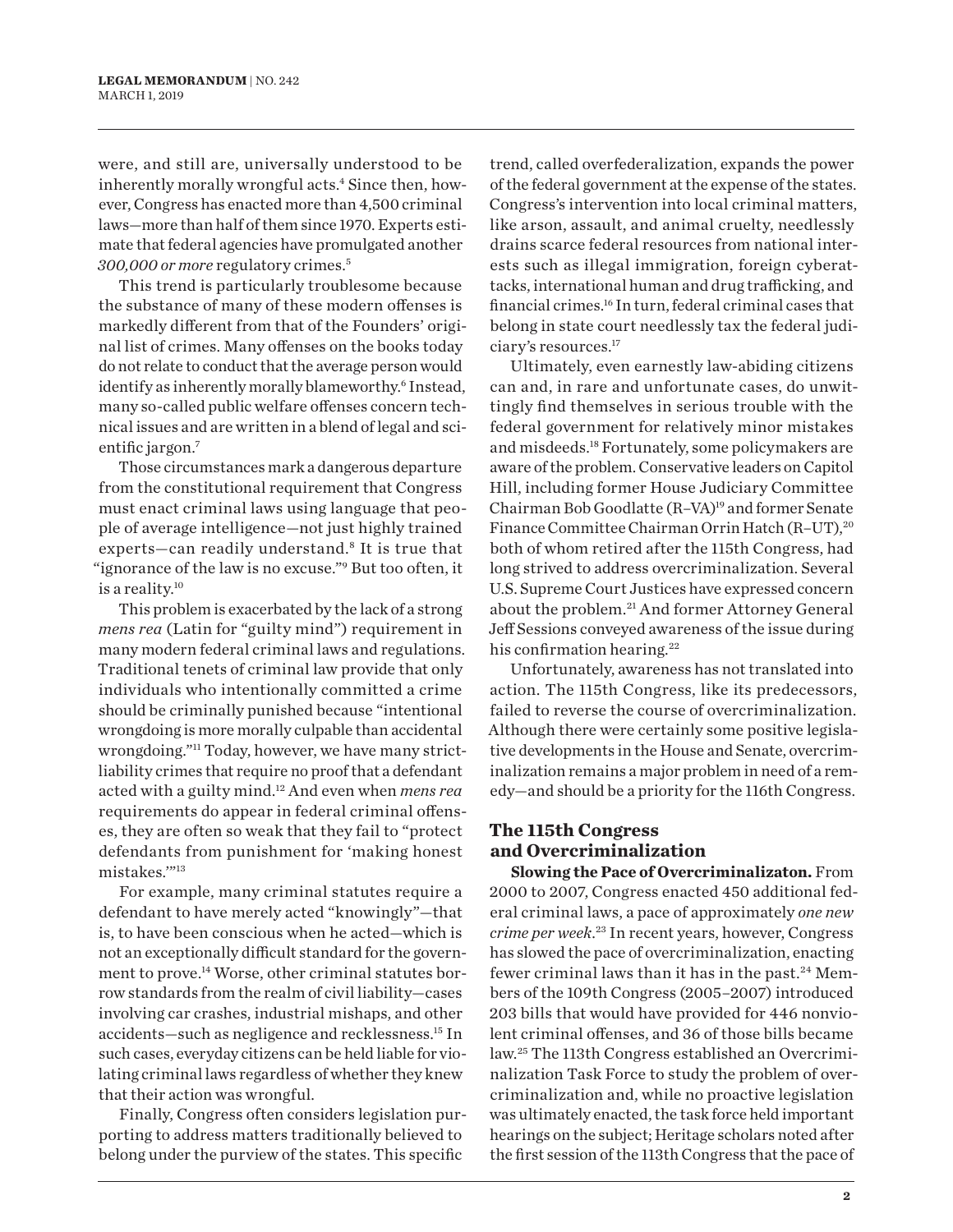#### CHART 1

# **Explosive Growth of Federal Criminal Law**

NUMBER OF FEDERAL CRIMES (SELECT YEARS)



the-explosive-growth-federal-crimes.

LM242 heritage.org

overcriminalization had slowed substantially.26 That trend continued in the 115th Congress (2017–2019) during which Members introduced approximately 154 bills that carried criminal penalties, and enacted six of them.27

While tapping the brakes on the overall pace of overcriminalization, the 115th Congress still wasted precious time and resources drafting and considering legislation with one or more problems associated with overcriminalization—be it overfederalization, duplication of existing offenses, a lack of adequate *mens rea* requirements, or other concerns. Congress also missed the opportunity to enact meaningful overcriminalization reforms.

What follows are a few examples that illustrate the ongoing problem.

## **Examples of Overcriminalization**

**Eliminating Kickbacks in Recovery Act of 2018.**<sup>28</sup> Senators Marco Rubio (R–FL) and Amy Klobucher (D–MN) introduced the Eliminating Kickbacks in Recovery Act of 2018, which never received a stand-alone vote in the Senate. It was nevertheless enacted into law as part of the Support for Patients and Communities Act, which provided federal funding and assistance to combat the country's opioid epidemic.29 "The [law]…makes it a federal crime for sober homes—residential facilities that treat people suffering from drug dependence—to provide certain monetary kickbacks (or non-monetary benefits) to individuals or organizations who refer patients to those facilities for treatment."30 Often, sober homes use fraudulent private or public health care reimbursements to fund illegal kickback schemes for the purpose of recruiting more patients.31

The law's proponents claimed that a new law was necessary to combat private health care fraud in the addiction treatment industry, but that simply is not the case.32 Private health insurance fraud, including kickback schemes, was already a crime under federal law as well as under many state laws, and the Department of Justice actively enforces the federal health care fraud statutes. In fact, the Department carried out the largest health care fraud takedown in its history almost exactly one year *before* the bill was introduced.<sup>33</sup> Still, the law passed—adding one more unnecessary federal criminal law to the books.

**The Unmasking Antifa Act.**<sup>34</sup> Representative Daniel Donovan (R–NY) introduced The Unmasking Antifa Act which, if enacted, would have enhanced criminal penalties for individuals who threaten or assault another individual while wearing a disguise or a mask.35Representative Donovan's bill was aimed at curbing violent acts by the left-wing, anti-fascist organization Antifa, a riotous group of protestors notorious for covering their faces with bandanas and masks.<sup>36</sup>

Antifa's criminal conduct primarily occurs, however, at the state and local levels, where assaulting, harassing, or threatening another individual is already a crime. And at least 18 states already have "anti-masking" laws, which were enacted between 1920 and 1950 because of the Ku Klux Klan, to criminalize the act of wearing a mask to intimidate others.37 While violent individuals and organizations must be held accountable for criminal acts, the Unmasking Antifa Act was and is not necessary for that to happen.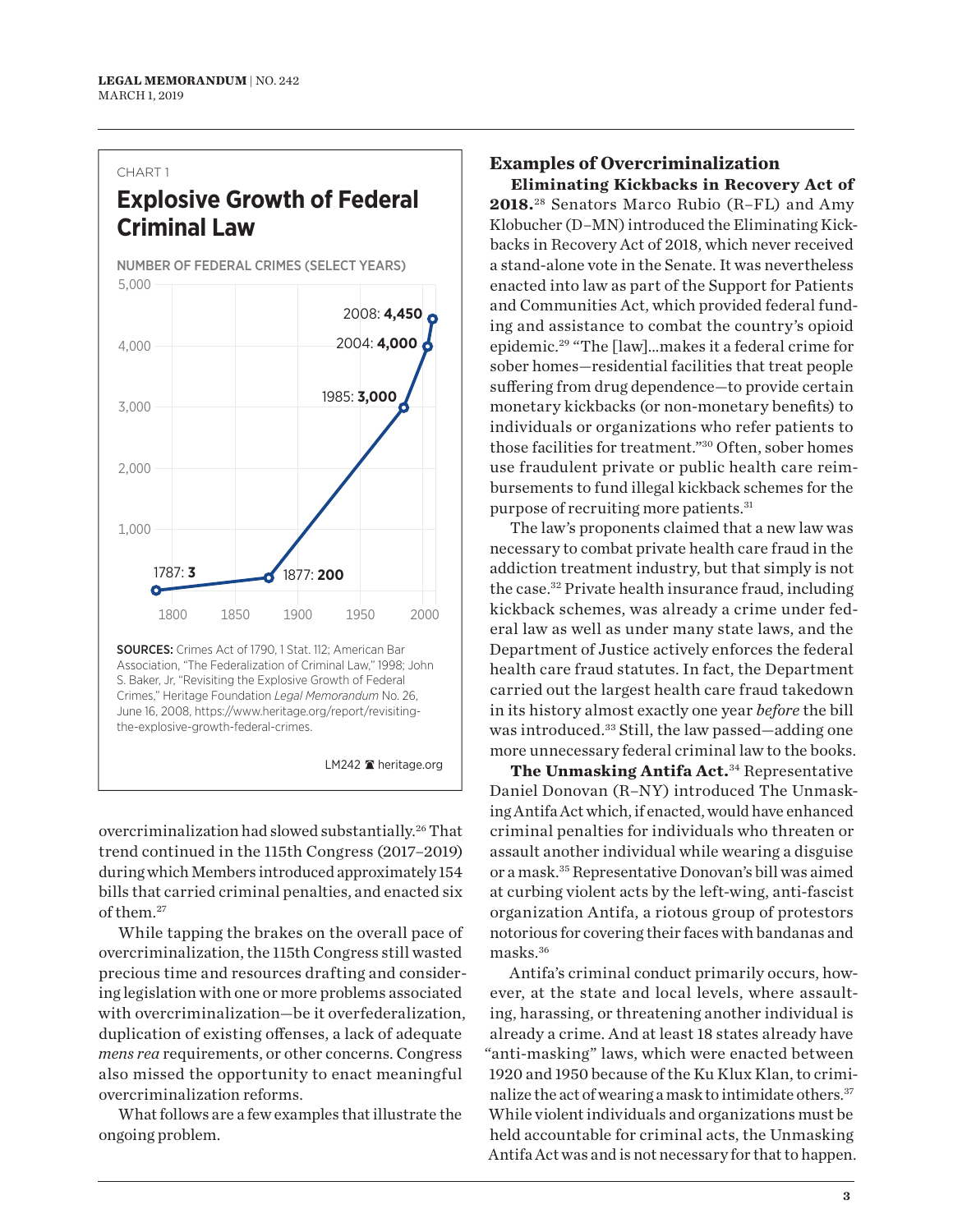The states are more than able—and willing—to police this type of crime without federal intervention.<sup>38</sup> The bill died in committee.

**The Securing Airspace for Emergency Responders Act.** In light of severe fires in Western states and several incidents of drones interfering in wildfire operations, Senators Cory Gardner (R–CO) and Michael Bennet (D–CO)—along with Representative Scott Tipton (R-CO) in the House<sup>39</sup>-introduced the Securing Airspace For Emergency Responders Act. Their goal was to make interference with firefighting operations over wildfires a federal felony.40 Laws are already on the books, however, in Colorado $41$ and other fire-ravaged states<sup>42</sup> and at the federal level to punish that wrongdoing.43

Congress could have held a more meaningful debate on how best to provide state and local first responders with the tools and the legal authority they need to mitigate threats posed by hostile or reckless drones. Instead, Members put forth a redundant bill. That missed opportunity only further delays more effective solutions, such as taking steps toward developing the capability to identify, investigate, and prosecute wrongdoers who use drones to commit the relevant crimes.<sup>44</sup> The bill did not pass.

**The Protect and Serve Act.** In 2018, both chambers of Congress observed Police Week—an important annual opportunity to honor our brave law enforcement professionals who paid the ultimate price while in the line of duty—by introducing the Protect and Serve Act. Both the House and Senate version would have, if enacted, provided fines and up to 10 years' imprisonment for knowingly causing serious bodily injury to a police officer.<sup>45</sup> The bill's basis in the U.S. Constitution was dubious at best, and it would have blatantly and needlessly duplicated laws in all 50 states. Yet the House voted 382–35 in favor of its passage.

Fortunately, the bill failed in the Senate—not because police officers are undeserving of protection, but because there is no state or locality that would refuse to vigorously pursue and prosecute those who commit the crimes contemplated in the Act. In fact, a recent trend among the states has been to raise their own criminal penalties for attacking police officers.46 It would not only be a waste of federal resources, but it would deprive any residents in the affected locality of its opportunity to see justice done and carried out in a competent manner by their own local officials.

**The "Flamethrowers? Really? Act."** For the second Congress in a row, Representative Eliot Engel (D–NY) introduced the "Flamethrowers? Really? Act," which he modeled after a Saturday Night Live comedy sketch.47 The bill would have made it a federal crime to transfer or possess a flamethrower, punishable by fines and up to 10 years behind bars. There are at least three reasons why that would be a major disservice to the public.

First, there are lawful commercial uses for flamethrowers—in roofing, agriculture, forestry, and clearing massive snowfalls, to name a few—that the bill would criminalize. Second, there are abundant state and federal laws that prohibit any criminal use for a flamethrower, including arson, assault, murder, and manslaughter, as well as specific flamethrower regulations in states that have a genuine need for them.<sup>48</sup> Third, there is a dearth of flamethrower-related criminal cases and no reports of flamethrower-related deaths in Engel's home state of New York during the 115th Congress. Yet dozens of people die each year due to popping champagne corks, falling vending machines, and being stung by bees.<sup>49</sup> Sadly, a "Bees? Really? Act" would have been a more legitimate, albeit still laughable, object of Congress's attention. The bill did not pass.

**Pet and Women Safety Act of 2017.**<sup>50</sup> Representative Katherine Clark (D–MA) introduced the Pet and Women Safety Act of 2017 designed "to protect domestic violence victims 'from trauma caused by acts of violence or threats of violence against pets.'"51 The bill had a laudable aim. But one provision would have unnecessarily created a federal crime of harassment or intimidation of a pet that causes "substantial emotional distress" to the owner.<sup>52</sup> As you might expect, animal abuse is already a crime in virtually every state.

And "while no one condones violence against any pet, common sense and principles of federalism in law enforcement suggest that the clear and compelling federal interests to pursue gangs, cartels, and the like do not as clearly apply to hunting down animal abusers."53 The bill is one more example of Congress's costly efforts to exert federal authority where it simply does not belong. Fortunately, this bill also failed to pass.

#### **Positive Legislative Developments.**

The 115th Congress failed to take affirmative steps to address overcriminalization, but it was not for want of trying by some individual Senators and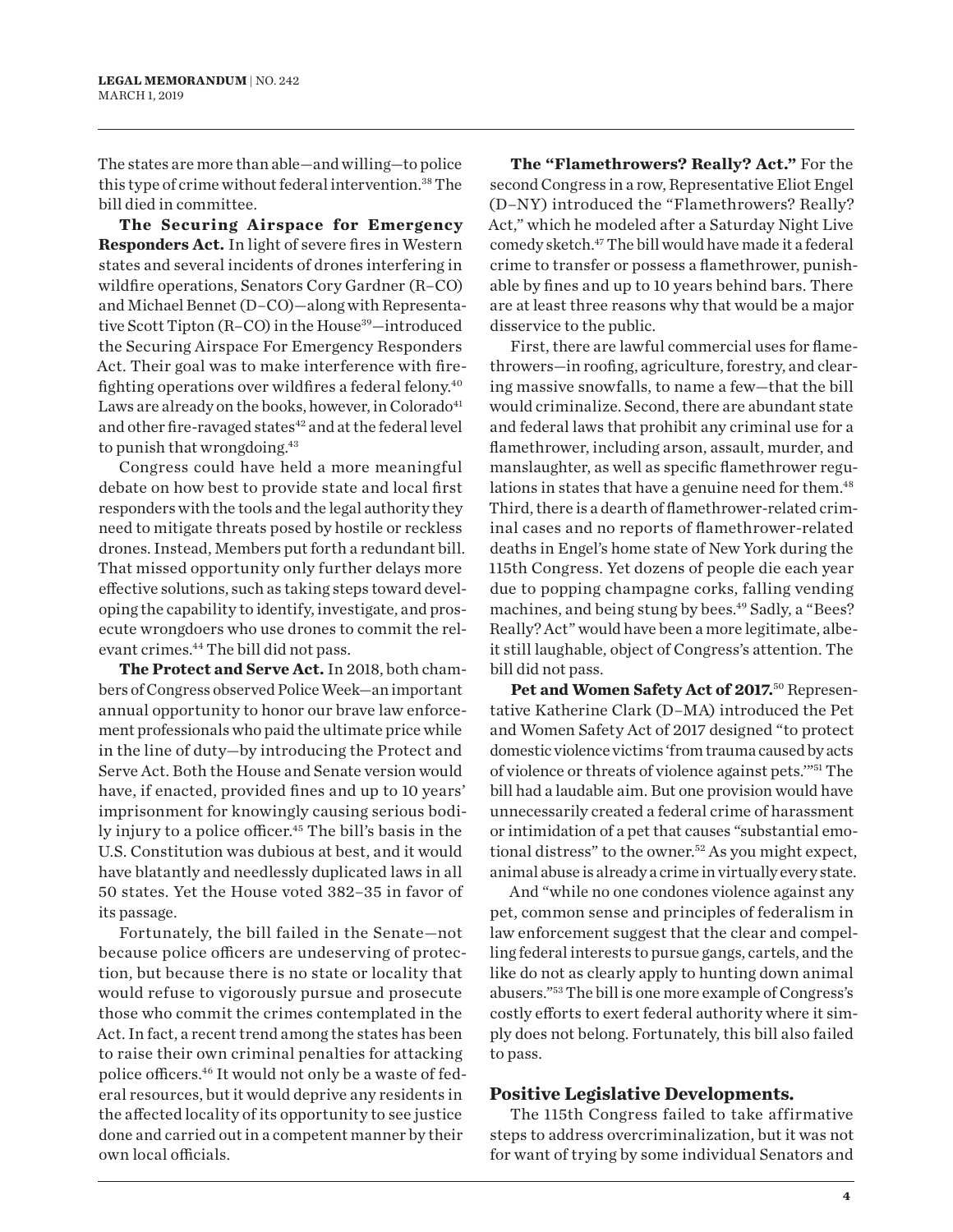Representatives. Three particular efforts were aimed at addressing some of the problems created by overcriminalization. First, Congressman Steve Chabot (R–OH) introduced the Clean Up the Code Act of 2018, which would have repealed nine obsolete federal criminal laws.54 The bill passed the House, but the Senate never acted upon it. Nevertheless, a message was sent to the 116th Congress that a more focused effort on ridding the federal criminal code of obsolete and redundant bills is much needed.55

Second, former Senator Orrin Hatch (R–UT) introduced the Mens Rea Reform Act of 2018, which would take a modest and sensible approach to reforming the federal criminal code.56 While it did not pass, the bill would have required that all federal crimes enacted after the bill became law include a default *mens rea* requirement unless Congress specified another state of mind for the offense.57 This bill would have made significant progress towards restoring the American justice system to one that punishes only those with a guilty mind, not those who have committed an innocent mistake.

Third, Senator Chuck Grassley (R–IA) introduced the Sentencing Reform and Corrections Act of 2017.58 In an effort to address the overcriminalization problem, the bill included a provision that ordered the Attorney General to take an inventory of, among other things, the number of federal criminal offenses in existence, both statutory and regulatory; to report the inventory to Congress; and to make the list freely accessible to the public.<sup>59</sup> This report would mark a tremendous step toward providing the public fair notice of the criminal law to which it is entitled;<sup>60</sup> identifying any obsolete, redundant, or otherwise unnecessary criminal offenses that Congress should repeal; and any other issues in the substantive criminal law. While the bill never received a vote, some other portions of the bill related to sentencing reform were included in the enacted bipartisan criminal justice reform bill, the First Step Act, the historic piece of legislation aimed at rehabilitating federal inmates and reducing recidivism and crime rates.<sup>61</sup>

There is some hope that the next Congress will take up these and other important reforms. Senator Mike Lee (R–UT) has long championed criminal justice reform, as have several of his colleagues returning to the 116th Congress. The House will also retain several champions of criminal justice reform, including Doug Collins (R–GA). In the final days of the 115th Congress, Senator Tom Cotton (R–AR) expressed support for several criminal justice reform measures that should be prioritized in the 116th Congress.62 First, Cotton wrote, "we need to clean out the federal criminal code," because "many of" the unknown number of "federal crimes would be funny, if they were not so dangerous to our liberty."63 Second, Cotton called on Congress to enact *mens rea* reform to ensure that Americans are not "at risk of arbitrary prosecution for trivial conduct," but "that, at a minimum, a defendant should have known his conduct was wrong before facing criminal charges."64

There is much more that the 116th Congress should do, including enacting legislation to ensure that the federal government identifies all of the criminal laws and regulations that are on the books today, and to provide those to the public, free of charge, on a government website.65

### **Conclusion**

It is a positive sign that the 115th Congress slowed the pace of enactment of criminal laws, enacted criminal laws related to genuine national interests that address significant problems, and enacted only one law with overcriminalization concerns. The 115th Congress, however, did introduce a significant number of bills that, had they been enacted, would have duplicated federal and state laws, expanded federal police power, and drained more federal resources from legitimate national interests. The resources devoted to each of those problematic bills would have been far better spent on confirmations, policy debates, and other important functions of Congress.

Still, several bills that were introduced in the 115th Congress—including legislation to clean up the federal code and add a default *mens rea* requirement to future federal laws—show that some leaders in Congress take America's overcriminalization problem seriously. That unfinished work should be a priority for the 116th Congress.

*—John-Michael Seibler is a former Legal Fellow in the Edwin Meese III Center for Legal and Judicial Studies, of the Institute for Constitutional Government, at The Heritage Foundation. Jonathan M. Zalewski is Visiting Legal Fellow and Koch Associate in the Meese Center.*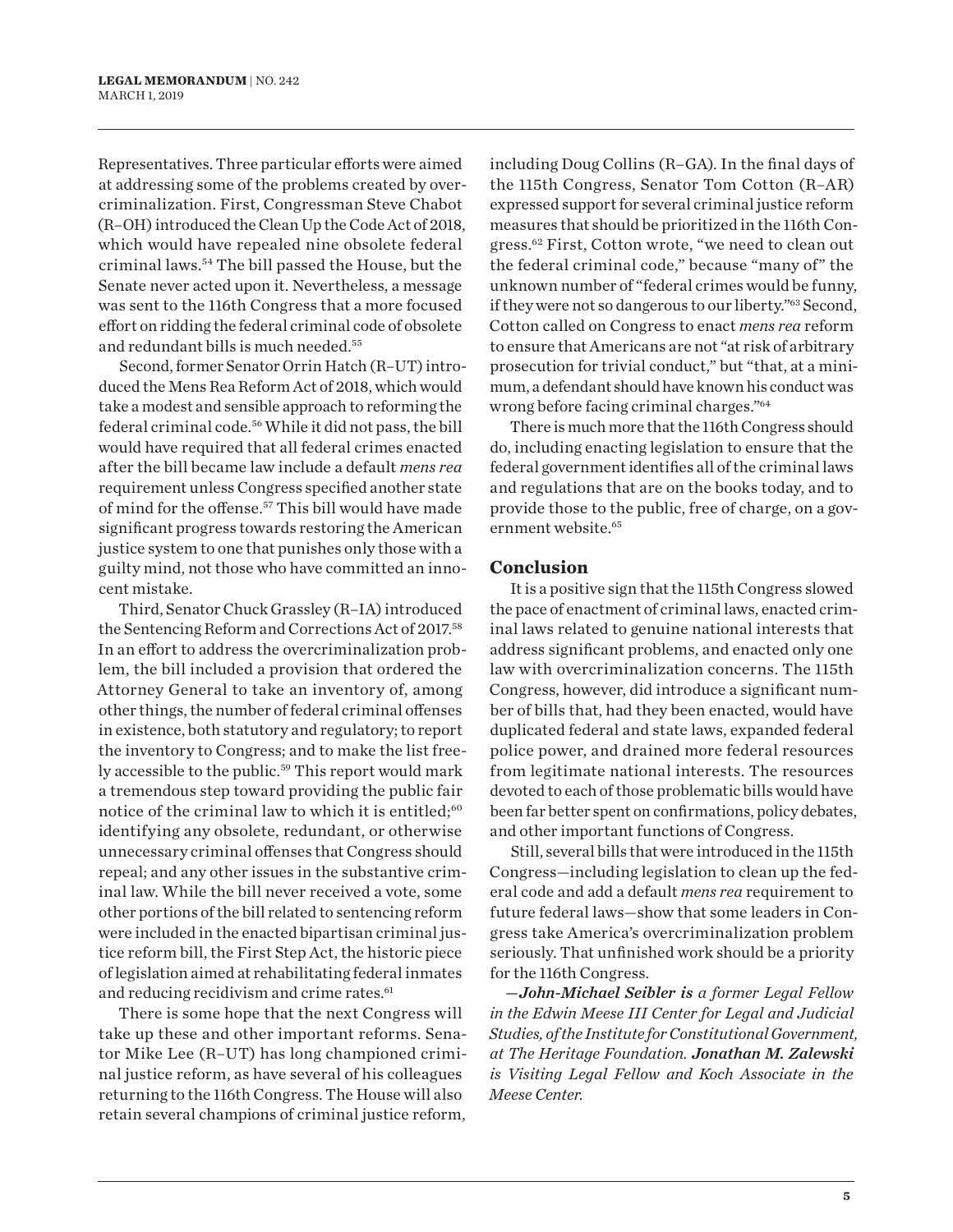## **Endnotes**

- 1. S. 756, 115th Cong. (2018) (enacted); Remarks by President Trump at Signing Ceremony for S. 756, the "FIRST STEP Act of 2018" and H.R. 6964, the "Juvenile Justice Reform Act of 2018," White House (Dec. 21, 2018), https://www.whitehouse.gov/briefings-statements/remarkspresident-trump-signing-ceremony-s-756-first-step-act-2018-h-r-6964-juvenile-justice-reform-act-2018/.
- 2. The Crimes Act of 1790, ch. 9, 1 Stat. 112; *Crimes Act*, Fed. Judicial Ctr,. https://www.fjc.gov/history/timeline/crimes-act-0.
- 3. Fed. Judicial Ctr., *supra* note 2, https://www.fjc.gov/history/timeline/crimes-act-0.
- 4. *Defining the Problem and Scope of Over-Criminalization and Over-Federalization: Hearing Before the Over-Criminalization Task Force of 2013 of the H. Comm. on the Judiciary*, 113th Cong. 29 (statement of John G. Malcolm, Heritage Foundation), https://www.heritage.org/testimony/definingthe-problem-and-scope-over-criminalization-and-over-federalization [hereinafter *Over-Criminalization Task Force Hearing*].
- 5. Am. Bar Assoc. Crim. Just. Sec. Task Force on the Federalization of Crim. L, The Federalization of Criminal Law, 9 (1998), available at [hereinafter TASK FORCE REPORT]; Overcriminalization, *Solutions 2018: The Policy Briefing Book*, Heritage Foundation, https://solutions. heritage.org/protecting-the-rule-of-law/over-criminalization/; *see* Steven Smith, *Overcoming Overcriminalization*, 102 J. Crim. L. & Criminology 537, 538 ("According to a 1998 American Bar Association report, an incredible 40% of the thousands of federal criminal laws passed since the Civil War were enacted after 1970.").
- 6. *See* Smith, *supra* note 5, at 538.
- 7. *See* Paul J. Larkin, Jr., *Regulation, Prohibition, and Overcriminalization: The Proper and Improper Uses of the Criminal Law*, 42 Hofstra L. Rev. 745 (2014); Paul J. Larkin, Jr. & John-Michael Seibler, Sturgeon v. Frost: *Alaska's Wild Lands and Wild Laws Prove the Need for a Mistake-of-Law Defense*, 72 Wash. & Lee L. Rev. Online 376, 382 (2016), https://scholarlycommons.law.wlu.edu/wlulr-online/vol72/iss3/1; John G. Malcolm, *Criminal Law and the Administrative State: The Problem with Criminal Regulations*, Heritage Foundation Legal Memo. No. 130 (Aug. 6, 2014), http://thf\_media.s3.amazonaws.com/2014/pdf/LM130.pdf; Nat'l Pub. Radio, *S02-7: Law and Odor: A Crime Story About Orchids, Pig Smell, Refineries, and You* (Jan. 25, 2018), available at https://n.pr/2FmaiXB.
- 8. *See* Burrage v. United States, 134 S. Ct. 881, 892 (2014) (noting "the need to express criminal laws in terms ordinary persons can comprehend"); Connally v. Gen. Constr. Co., 269 U.S. 385, 391 (1926) ("[A] statute which either forbids or requires the doing of an act in terms so vague that men of common intelligence must necessarily guess at its meaning and differ as to its application violates the first essential of due process of law."); Screws v. United States, 325 U.S. 91, 96 (1945) (plurality opinion) ("To enforce such a [vague] statute would be like sanctioning the practice of Caligula who 'published the law, but it was written in a very small hand, and posted up in a corner, so that no one could make a copy of it.'").
- 9. *Id.*; Paul J. Larkin, Jr. & John-Michael Seibler, *Taking Stock of Federal Regulatory Crimes*, HERITAGE FOUNDATION LEGAL MEMORANDUM No. 219 (Oct. 3, 2017), https://www.heritage.org/sites/default/files/2017-10/LM-219.pdf; Heien v. North Carolina, 135 S. Ct. 530, 540 (2014) (maintaining that "an individual generally cannot escape criminal liability based on a mistaken understanding of the law…").
- 10. Paul J. Larkin, Jr., The Need for a Mistake of Law Defense as a Response to Overcriminalization, HERITAGE FOUNDATION LEGAL MEMO. No. 91 (Apr. 11, 2013), https://thf\_media.s3.amazonaws.com/2013/pdf/lm91.pdf; Edwin Meese III & Paul J. Larkin, Jr., *Reconsidering the Mistake of Law Defense*, 102 J. Crim. L. & Criminology 725 (2013), https://scholarlycommons.law.northwestern.edu/jclc/vol102/iss3/7.
- 11. *See* John G. Malcolm, *Morally Innocent, Legally Guilty: The Case for* Mens Rea *Reform*, 18 Federalist Soc'y Rev. 40, 40 (Sept. 2017), https:// fedsoc.org/commentary/publications/morally-innocent-legally-guilty-the-case-for-mens-rea-reform.
- 12. *See* Paul H. Robinson, *Strict Liability's Criminogenic Effect*, U. Penn. Faculty Scholarship 1, 10 (Jan. 1, 2017), https://papers.ssrn.com/sol3/ papers.cfm?abstract\_id=2894455.
- 13. Evan Bernick, Paul J. Larkin, Jr., & Jordan Richardson, *Is Congress Addressing Our Overcriminalization Problem? Reviewing the Progress of the Overcriminalization Task Force*, Heritage Foundation Legal Memo. No. 131 (Aug. 12, 2014), http://thf\_media.s3.amazonaws.com/2014/pdf/ LM131.pdf.
- 14. *See* Malcolm, *The Case for* Mens Rea *Reform*, *supra* note 11.
- 15. *Id.* While using a negligence or gross negligence standard in the criminal law may be entirely appropriate to punish offenders of drunk-driving laws, for example, using negligence standards as the threshold for criminal liability severely distorts the traditional distinction between a civil tort and a crime. *See* John C. Coffee Jr., *Does "Unlawful" Mean "Criminal"?: Reflections on the Disappearing Tort/Crime Distinction in American Law*, 71 B.U. L. Rev. 193 (1991) (explaining how modern developments in substantive federal criminal law have deteriorated "any definable line between civil and criminal law").
- 16. Paul J. Larkin, Jr., *Public Choice Theory and Overcriminalization*, 36 Harv. J. L. & Pub. Pol'y 715, 721 (2013); Edwin Meese III, *The Dangerous Federalization of Crime*, Hoover Digest (July 1999), https://www.hoover.org/research/dangerous-federalization-crime; Brian W. Walsh, *Doing Violence to the Law: The Over-Federalization of Crime*, Heritage Foundation (June 9, 2011), https://www.heritage.org/crime-and-justice/ commentary/doing-violence-the-law-the-over-federalization-crime; John-Michael Seibler & Elizabeth Slattery, *This Bill Would Drag the Federal Government Into Disputes Over Pets*, Daily Signal (Feb. 24, 2017), https://www.dailysignal.com/2017/02/24/this-bill-would-drag-the-federalgovernment-into-disputes-over-pets/.
- 17. William H. Rehnquist, *The 1998 Year-End Report of the Federal Judiciary*, 11 Fed. Sentencing Rep. 134 (Nov. 1998), http://fsr.ucpress.edu/ content/11/3/134; *see, e.g.*, Taylor v. United States, 136 S. Ct. 2074 (2016); Yates v. United States, 135 S. Ct. 1074 (2015); Bond v. United States, 564 U.S. 211 (2011).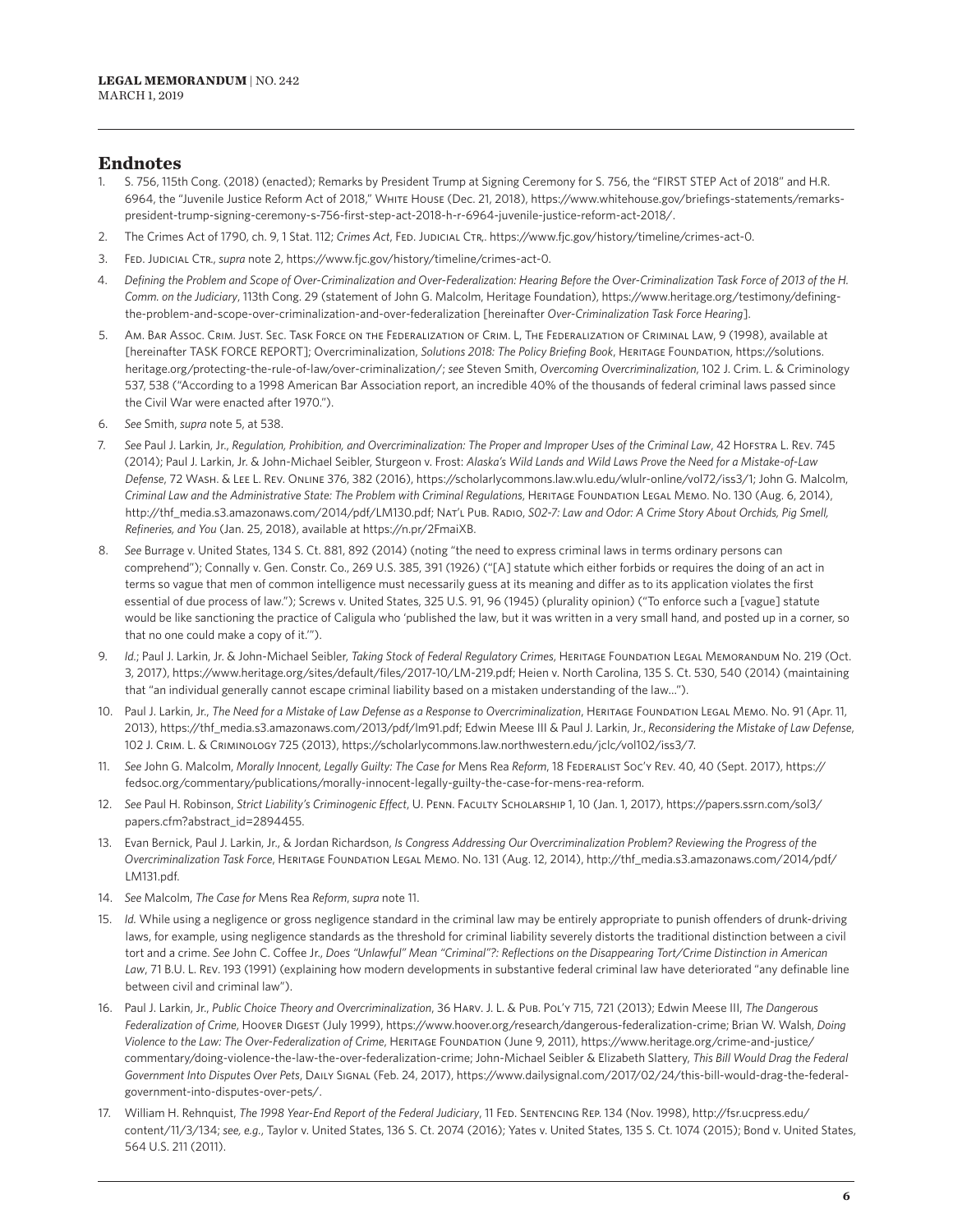- 18. Yates, 135 S. Ct. 1074; Bond, 564 U.S. 211; Over-Criminalization Task Force Hearing, supra note 4, at 29; Solutions 2018: The Policy Briefing Book, *supra* note 5; *see e.g.*, Kyle Clark & Andrew George, *A Second Opinion Becomes a Guilty Verdict: Honest Disagreements Between Cardiologists Fuel Prosecutions for Insurance Fraud*, Wall St. J. (Dec. 27, 2018), https://on.wsj.com/2VGxEgc.
- 19. Press Release, Rep. House Judiciary Committee, *House Judiciary Committee Unveils Bills to Address Federal Over-Criminalization* (Nov. 18, 2015), https://judiciary.house.gov/press-release/house-judiciary-committee-unveils-bills-address-federal-over-criminalization.
- 20. Senator Orrin Hatch, *Overcriminalization and the Need for Meaningful Criminal Intent Requirements*, Deseret News (Oct. 9, 2015), https:// www.deseretnews.com/article/865638531/Judicial-system-reform-overcriminalization-and-the-need-for-meaningful-criminal-intentrequirements.html; John G. Malcolm & John-Michael Seibler, *Criminal Justice Reform a Big Part of Orrin Hatch's Legacy*, Daily Signal (June 25, 2018), https://dailysign.al/2Itr7xM.
- 21. *See, e.g.*, Currier v. Virginia, 138 S. Ct. 2144 (2018) (Ginsburg, J., dissenting); *Yates*, 135 S. Ct. 1074 (Kagan, J., dissenting); Bond v. United States, 134 S. Ct. 2077 (2014) (Scalia, J., & Thomas, J., concurring); Transcript of Oral Argument at 5, *Yates*, 135 S. Ct. 1074 (2014) (No. 13-7451); Hon. Neil M. Gorsuch, *Law's Irony*, 37 Harv. J. L. & Pub. Pol'y 743 (2013); John G. Malcolm & Jordan Richardson*, Supreme Court Justices Agree: Overcriminalization Is a Problem in America*, Daily Signal (Feb. 26, 2015), https://dailysign.al/2Sg1OVy; John-Michael Seibler, *Another Court Term, Another Sign That Congress Must Fix Overcriminalization*, Daily Signal (July 03, 2018), https://dailysign.al/2EyrHvQ.
- 22. "So many [crimes] like larceny and murder…have traditionally been totally the responsibility of the states," said then-Senator Jeff Sessions, adding "Now we have forgotten that distinction, that limitation on federal power." John-Michael Seibler, *Trump's Opportunity to Work With Congress to Scrap Unneeded Criminal Laws, Rules*, Daily Signal (Mar. 01, 2017), https://dailysign.al/2R8Gunx.
- 23. *Id.*
- 24. *See* Bernick et al., *supra* note 13.
- 25. *Id.* at 3.
- 26. In August 2014, Heritage scholars reported that Members of the 113th Congress (2013–2015) had introduced 115 bills that carried criminal penalties and enacted three of them. *Id.*
- 27. We arrived at these figures by searching on *Congressional Quarterly* (CQ) for all bills introduced during the 115th Congress that contained the terms "'criminal penalty' or 'criminal penalties,'" then searching within those results for "'prison' or 'fine'"; reading the 182 bills that those search terms generated; and identifying the bills that provided new criminal penalties or expanded existing penalties to reach additional conduct. We referenced both CQ and Congress.gov to check the final action for each bill. While we experimented with various search terms to isolate only those that provided for new criminal penalties, there is, of course, a possibility that our search omitted some bills. Thus, these figures are meant to convey approximations and not exact figures. The enacted laws include: The Abolish Human Trafficking Act of 2017, S. 1311, 115th Cong (enacted Dec. 21, 2018), available at https://www.congress.gov/bill/115th-congress/senate-bill/1311; The Amy, Vicky, and Andy Child Pornography Victim Assistance Act, S. 2152, 115th Cong. (enacted Dec. 7, 2018), available at https://www.congress.gov/bill/115thcongress/senate-bill/2152; The Frank LoBiondo Coast Guard Authorization Act of 2018, S.140, 115th Cong. (enacted Dec. 4, 2018), available at https://www.congress.gov/bill/115th-congress/senate-bill/140?q=%7B%22search%22:[%22S.+140%22]%7D&r=7; SUPPORT for Patients and Communities Act, H.R. 6, 115th Cong. (enacted Oct. 24, 2018), available at https://www.congress.gov/bill/115th-congress/house-bill/6; The Protecting Religiously Affiliated Institutions Act, S. 994, 115th Cong. (enacted Sept. 28, 2018), available at https://www.congress.gov/ bill/115th-congress/senate-bill/994; and The Allow States and Victims to Fight Online Sex Trafficking Act of 2017, H.R. 1865, 115th Cong. (enacted Apr. 11, 2018), available at https://www.congress.gov/bill/115th-congress/house-bill/1865.
- 28. Pub L. No 115–271, § 8122, 132 Stat. 4108 (2018).
- 29. Jonathan Zalewski, *This 1 Item in the Opioid Bill Will Cause Problems*, Daily Signal (Nov. 13, 2018), https://www.dailysignal.com/2018/11/13/ this-1-item-in-the-opioid-bill-will-cause-problems/.
- 30. *Id.*
- 31. Jonathan Zalewski, *Eliminating Kickbacks in Recovery Act Fails to Solve "Sober Home" Patient Brokering Problem*, HERITAGE FOUNDATION (Oct. 15, 2018), https://www.heritage.org/crime-and-justice/report/eliminating-kickbacks-recovery-act-fails-solve-sober-home-patient.

32. *Id.*

- 33. *Id.*
- 34. H.R. 6054, 115th Cong. (2018).
- 35. See United States v. Harris, 106 U.S. 629, 644 (1883), and David Rosenthal, *Misguided Laws Could Hurt Innocents in the Creepy Clown Epidemic*, Daily Signal (Oct. 27, 2016), https://www.dailysignal.com/2016/10/27/misguided-laws-could-hurt-innocents-in-the-creepy-clownepidemic/, for a brief history of "anti-masking" laws in the United States.
- 36. Matthew Vadum, *Origins of Antifa*, Cap. Res. CTr. (Apr. 16, 2018), https://capitalresearch.org/article/origins-of-antifa/.
- 37. Rosenthal, *supra* note 36.
- 38. *See e.g.,* Larry Gillheeney, *Antifa Protest Attendee Arrested for Striking Veteran with Bike Lock*, Ocean State Current (Aug. 8, 2018) (reporting that the Providence police arrested an Antifa protestor for striking an Army veteran with a bike lock during a protest at the Rhode Island State House), https://bit.ly/2RLUy7u.
- 39. H.R. 6235, 115th Cong. (2018).